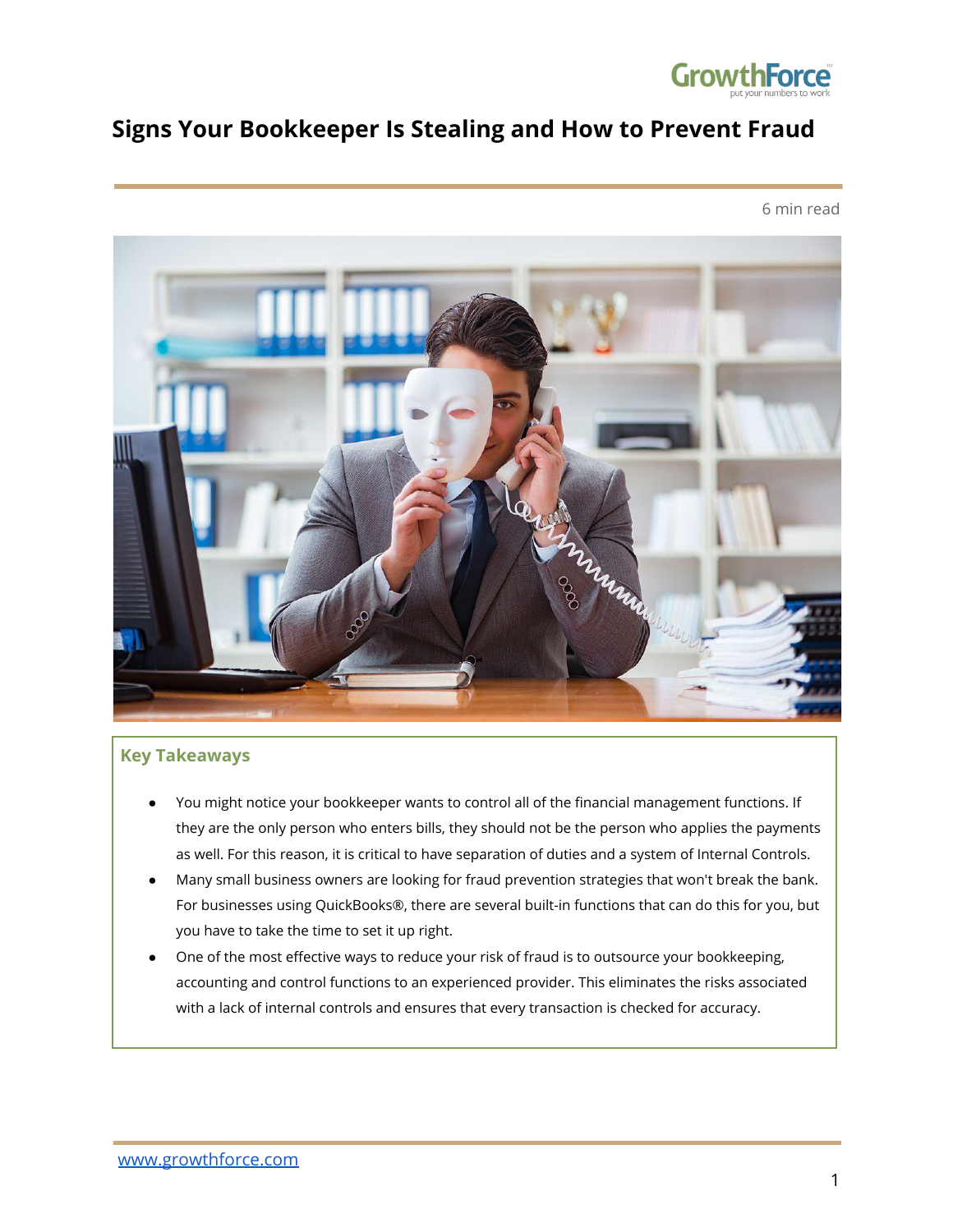

**Embezzlement** - *misappropriation, theft, stealing, robbery, thieving, pilfering, purloining, pilferage, appropriation, swindling, fraud, larceny* - the theft or misappropriation of funds placed in one's trust or belonging to one's employer. Call it by any name, but its effect is detrimental to any business.

Unfortunately, if you were to do a Google Search of Bookkeeper theft, you would find endless pages of bookkeeping fraud stories, and they are far too many to include in this post.

Detection of embezzlement is difficult when your bookkeeper is the culprit, as they have the knowledge and ability to manipulate your financial records and books. If you have suspicions your bookkeeper may be stealing, look for tell-tale signs.

# **Be alert to warning signs in employee behavior**

It's important to remember the human factor in fraud.

Fraudulent acts can be triggered by external factors in an employee's life, such as personal debt and other financial pressures due to medical bills, a spouse losing a job, or an ailing parent moving in. There can also be other factors, such as drug or alcohol use, gambling or an inability to curb spending. These issues can, in some cases, be accompanied by a change in behavior.

# **Change in Habits**

Sometimes an employee becomes disorganized, dissatisfied or withdrawn. In some cases, employees suddenly start making a lot of personal calls.

It's important to keep in mind that behavioral changes can occur for all sorts of reasons, and the chances they're linked to fraudulent behavior are small.

Too often, we're suspicious of the office under-achiever and not those burning the midnight oil. However, if your bookkeeper, office manager, or any employee with private access to the company's books, products or property suddenly acquires new habits, such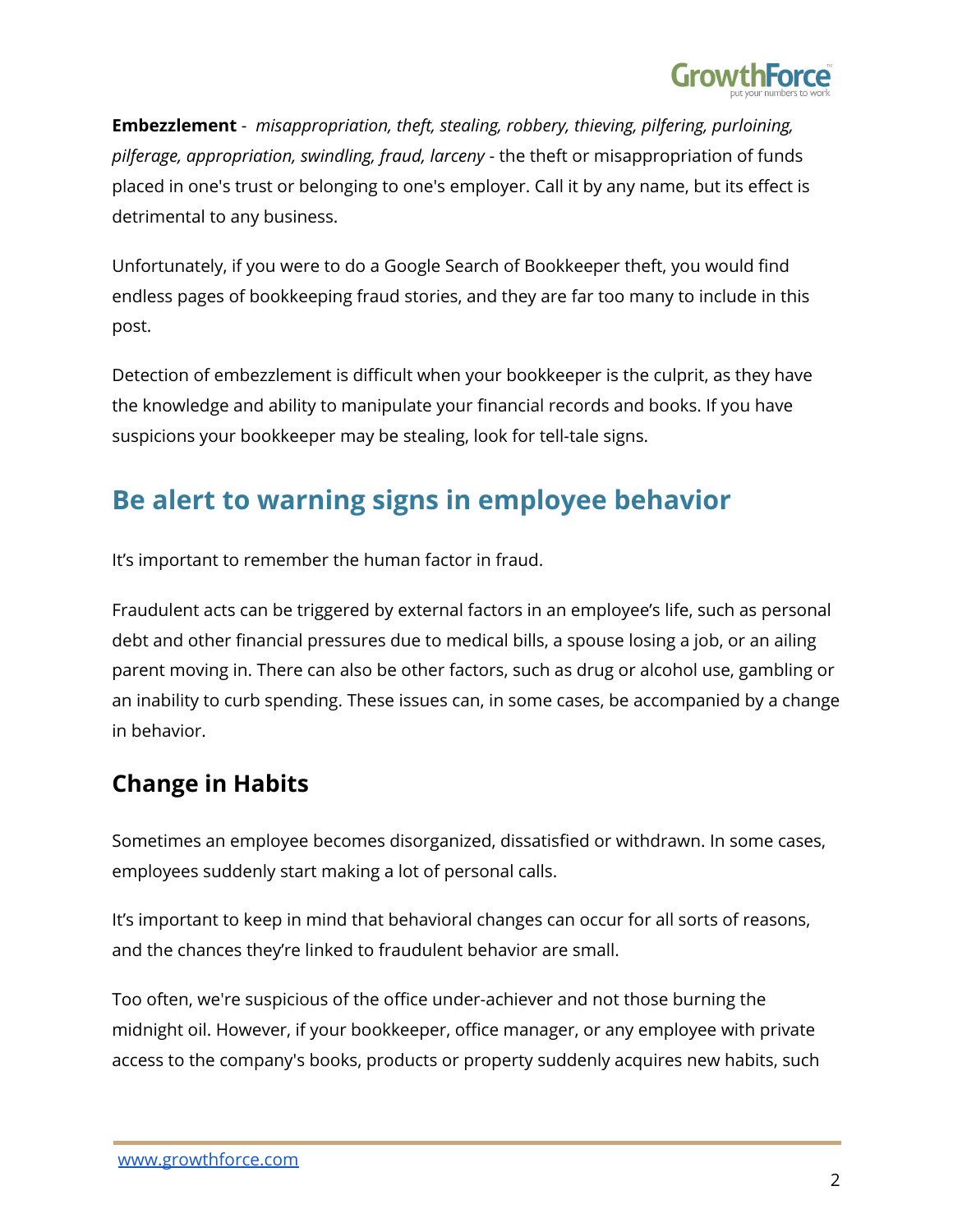

as coming to the office on weekends, working through vacation time or working longer hours, it's important to take notice.

Any of these red flags may be reason enough to keep a closer watch on the books and the employee.

## **Experiencing Financial Difficulties**

More often than not, embezzlers are under some kind of stress or emotional pressure that forces them to commit embezzlement.

**Sudden Debt** - Drug addiction, divorce, gambling, etc. are some key factors that may lead to sudden debt and financial difficulties. Under these circumstances, it doesn't matter if they are a junior or a senior employee, a women or a man, or if they are young or old, **anyone** can be a potential threat to your business.

**Living Beyond One's Means** - Big houses, high priced vehicles and luxurious vacations aren't bad, if it's affordable. However, there are times when people tend to live beyond their means.

Overspending, taking out loans for more than they can manage, and running up high credit debt are far too common, causing financial strain and personal stress. This can affect people in ways that may lead them to take the risk of theft, even if they have no prior record.

## **Exhibiting Control Issues**

You might notice your bookkeeper wants to control all of the financial management functions. For example, if they are the only person who enters bills, they should not be the person who applies the payments as well. For this reason, it is critical to have separation of duties and a system of Internal Controls.

Sometimes, the reason employees steal is that you've made it just too darn easy for them! **Blind trust is not an Internal Control**, and when an employee has easy and unsupervised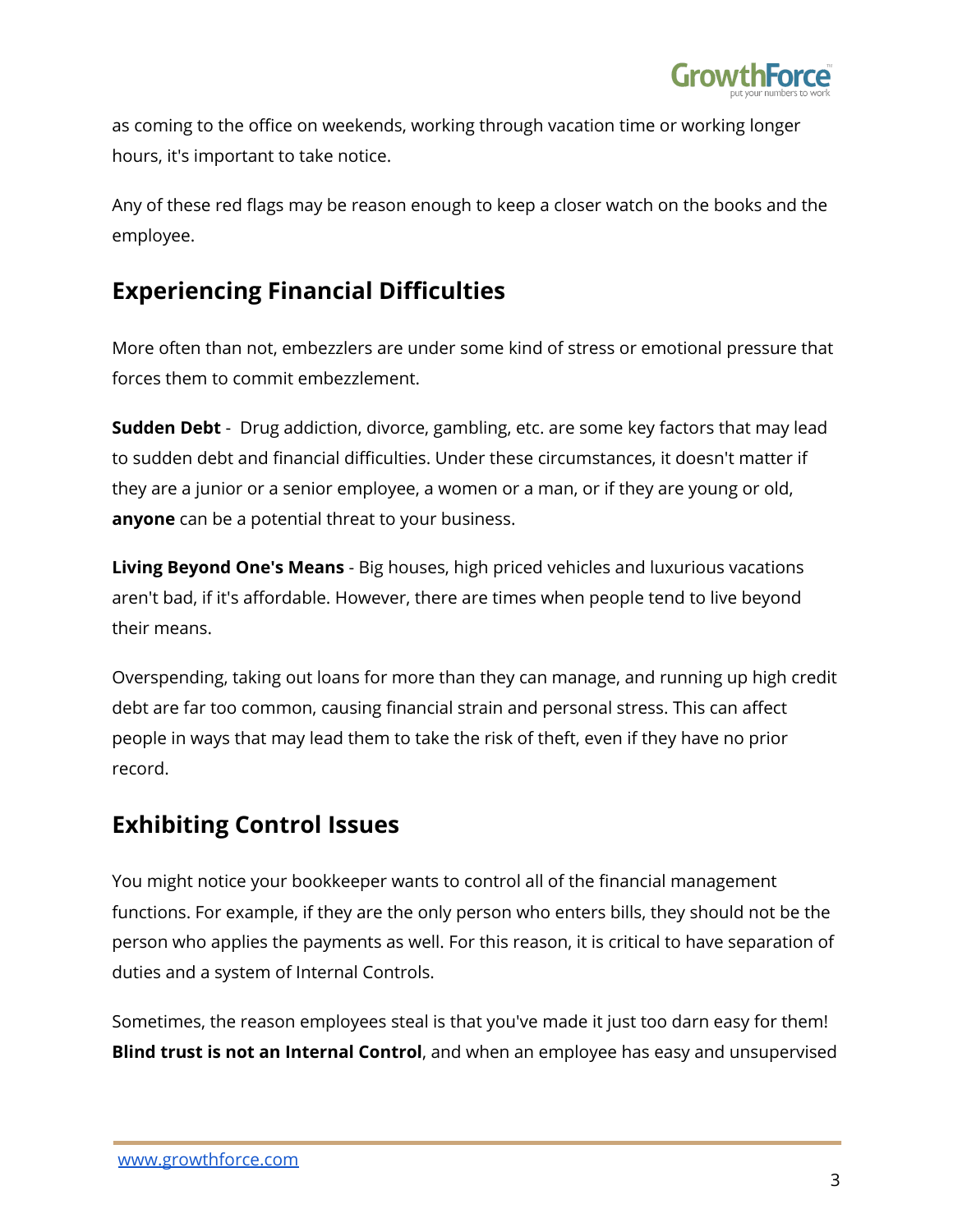

access to your company's assets with no formal system of accountability, then you are leaving your company's vault wide open.

# **Preventing Bookkeeper FRAUD**

### **The CEO's Guide to Reducing Fraud** from **[GrowthForce](https://www.slideshare.net/sking2102)**

The most fundamental way to reduce the risk of fraud is to set up internal controls. At the most basic level, that means job duties need to be separated.

It's important to understand that no system of internal controls can completely eliminate the risk of fraud. All it can do is make it harder for fraudsters to steal or increase the odds that they get caught quickly so you reduce the risks to a minimum. If two employees are colluding, that's hard to spot. It's not impossible; just harder.

Here are three ways to help you reduce the risk of fraud in your business:

### **1. Create Separation of Duties**

The principle of separation (or segregation) of duties is the cornerstone of a solid internal control system. In fraud prevention, separation of duties involves dividing the critical duties into the three primary accounting and bookkeeping functions between two or more employees or departments.

Ensure that you distribute financial duties and responsibilities among your employees. The roles must be well defined and divided; an employee who makes the bank deposits should not collect checks and cash from the clients and vice-versa. For example, one person can be put in charge of receiving merchandise while another employee is assigned the task of order taking. And, the person reconciling the bank statements should never be the person writing the checks.

## **2. Establish Internal Controls**

**Control Access**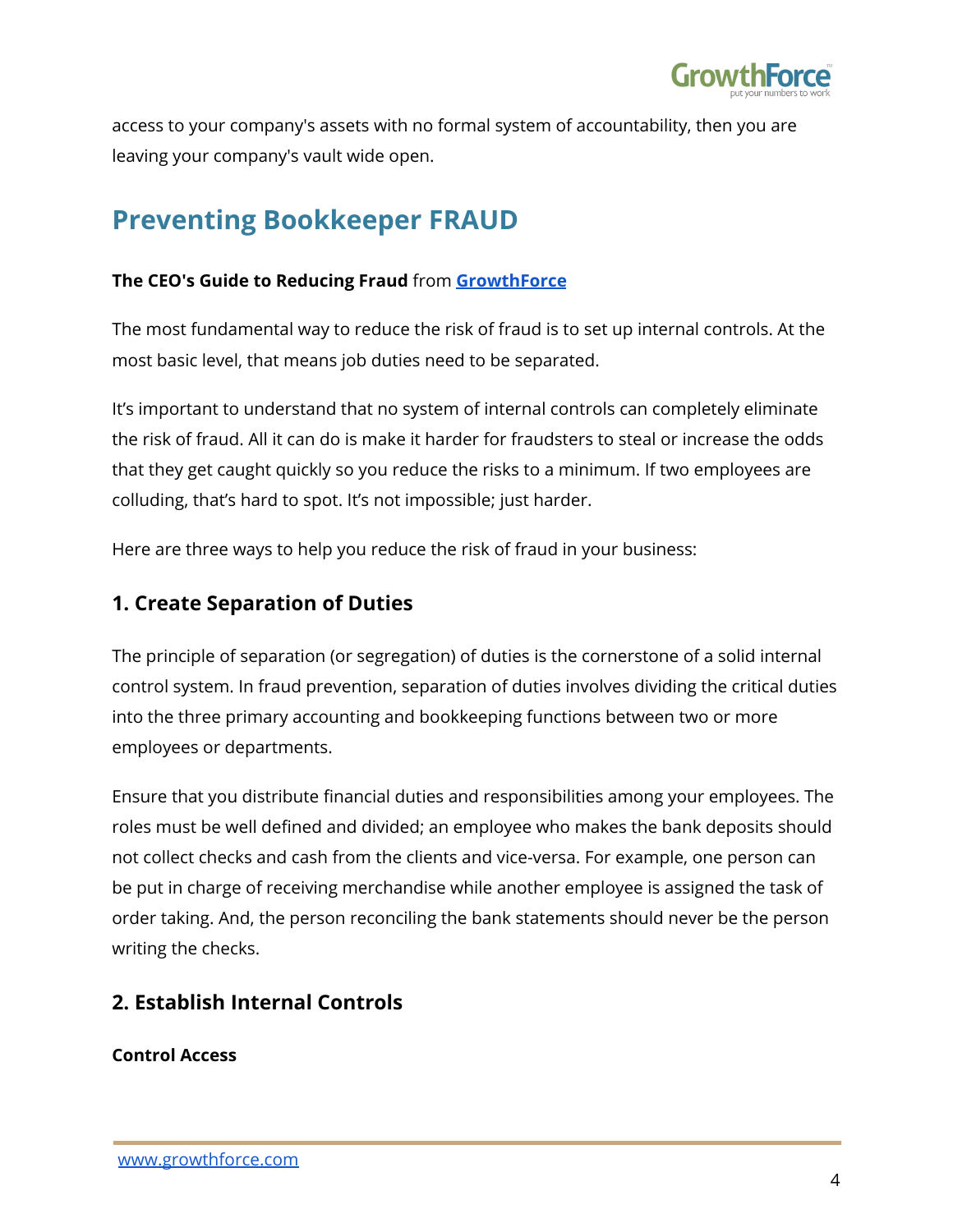

One of the best ways to prevent embezzlement is to limit a bookkeeper's access to signature stamps, blank checks and cash. Requiring a counter signature on all checks is another precautionary means to prevent fraudulent behavior. Then, conduct surprise audits periodically to either detect theft earlier, or prevent it from occurring in the first place. This is one of the best ways to detect possible discrepancies in the financial and accounting records.

#### **Be Systematic**

Many small business owners are looking for fraud prevention strategies that won't break the bank. For businesses using QuickBooks®, there are several built-in functions that can do this for you, but you have to take the time to set it up right.

Every defined limitation provides another obstacle to theft.

However, too frequently, the set up process is rushed and these critical safeguards are overlooked. You should never default everyone to full administrator rights, share logins and passwords, or give accounts to employees who really have no need for one.

Have no fear, with QuickBooks, it's never too late to go back and establish permissions! First, determine each user's role and base access and permissions on his or her job responsibilities. You can limit their rights to accounts payable records or give permissions to create transactions, while preventing them from completing transactions.

If you are the Administrator, go to Company Menu > Set Up Users and choose the user whose permissions you want to change and click Edit User. After making your changes, click next through the screens, then verify your changes at the end before clicking Finish. Voila!

### **3. Leverage Outsourcing**

One of the most effective ways to reduce your risk of fraud is to outsource your bookkeeping, accounting and control functions to an experienced provider. This eliminates the risks associated with a lack of internal controls and ensures that every transaction is checked for accuracy.